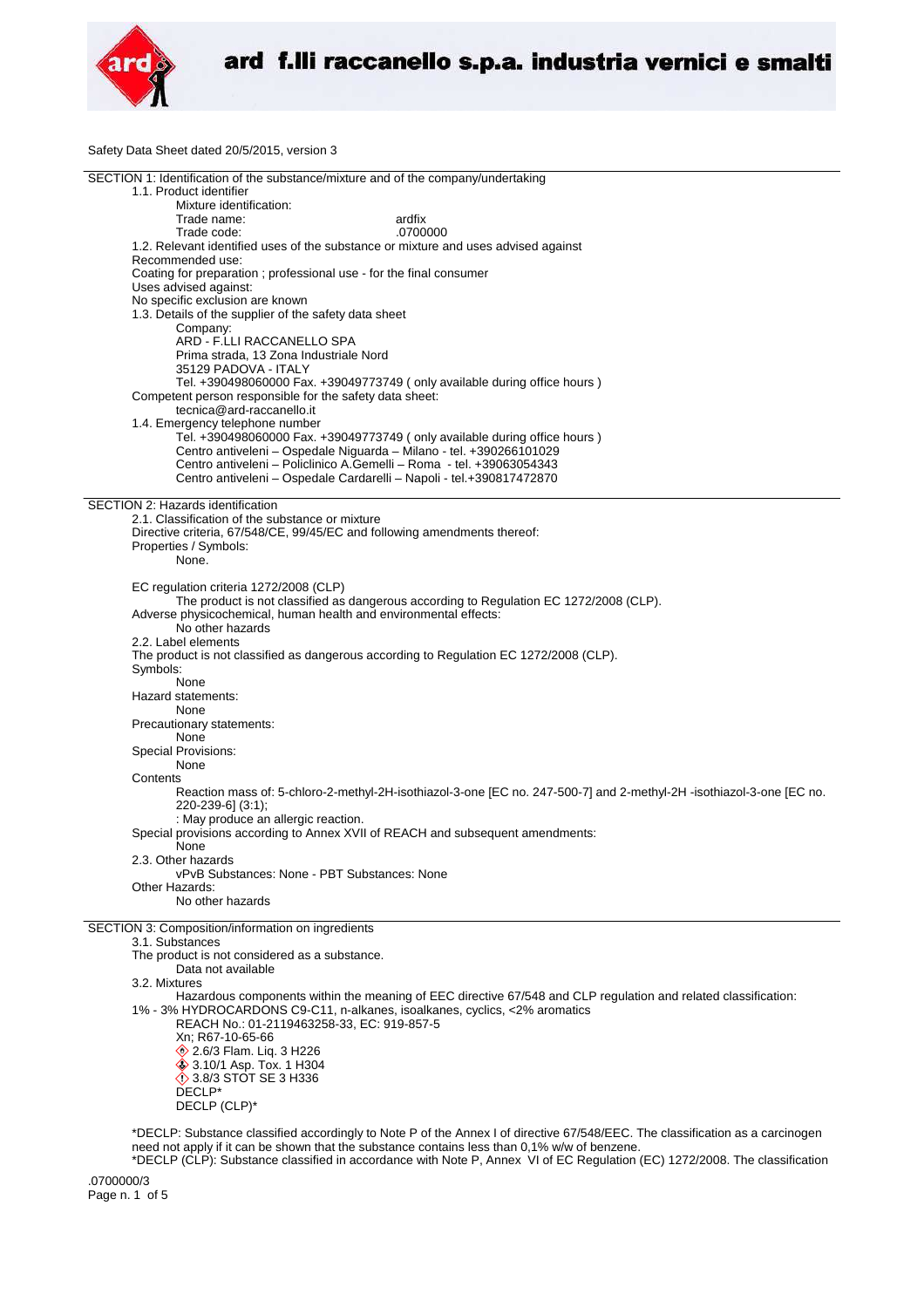Safety Data Sheet

as a carcinogen or mutagen need not apply if it can be shown that the substance contains less than 0,1 % w/w benzene (EINECS No 200-753-7). When the substance is not classified as a carcinogen at least the precautionary statements (P102-)P260-P262-P301 + P310-P331 (Table 3.1) or the S-phrases (2-)23-24-62 (Table 3.2) shall apply. This note applies only to certain complex oil-derived substances in Part 3.

| <b>SECTION 4: First aid measures</b>                                                                                      |  |
|---------------------------------------------------------------------------------------------------------------------------|--|
| 4.1. Description of first aid measures                                                                                    |  |
| In case of skin contact:                                                                                                  |  |
| Wash with plenty of water and soap.                                                                                       |  |
| In case of eyes contact:                                                                                                  |  |
| Rinse immediately with plenty of water and seek medical advice.                                                           |  |
| In case of Ingestion:                                                                                                     |  |
| Get medical advice/attention if you feel unwell.                                                                          |  |
| In case of Inhalation:                                                                                                    |  |
| Remove casualty to fresh air and keep warm and at rest.                                                                   |  |
| 4.2. Most important symptoms and effects, both acute and delayed                                                          |  |
| No known symptoms to date.<br>4.3. Indication of any immediate medical attention and special treatment needed             |  |
| Treatment:                                                                                                                |  |
| Treat symptomatically.                                                                                                    |  |
|                                                                                                                           |  |
| SECTION 5: Firefighting measures                                                                                          |  |
| 5.1. Extinguishing media                                                                                                  |  |
| Suitable extinguishing media:                                                                                             |  |
| Irrelevant, the product is not flammable.                                                                                 |  |
| Extinguishing media which must not be used for safety reasons:                                                            |  |
| None in particular.                                                                                                       |  |
| 5.2. Special hazards arising from the substance or mixture                                                                |  |
| May produce toxic fumes of carbon monoxide if burning.                                                                    |  |
| Do not inhale explosion and combustion gases.                                                                             |  |
| 5.3. Advice for firefighters                                                                                              |  |
| Use suitable breathing apparatus.                                                                                         |  |
| Collect contaminated fire extinguishing water separately. This must not be discharged into drains.                        |  |
|                                                                                                                           |  |
| <b>SECTION 6: Accidental release measures</b>                                                                             |  |
| 6.1. Personal precautions, protective equipment and emergency procedures                                                  |  |
| Wear personal protection equipment.                                                                                       |  |
| Remove persons to safety.                                                                                                 |  |
| See protective measures under point 7 and 8.                                                                              |  |
| 6.2. Environmental precautions                                                                                            |  |
| Do not allow to enter into soil/subsoil. Do not allow to enter into surface water or drains.                              |  |
| Retain contaminated washing water and dispose it.                                                                         |  |
| In case of gas escape or of entry into waterways, soil or drains, inform the responsible authorities.                     |  |
| 6.3. Methods and material for containment and cleaning up                                                                 |  |
| Suitable material for taking up: absorbing material, organic, sand.                                                       |  |
| Wash with plenty of water.                                                                                                |  |
| 6.4. Reference to other sections                                                                                          |  |
| See also section 8 and 13                                                                                                 |  |
|                                                                                                                           |  |
| SECTION 7: Handling and storage                                                                                           |  |
| 7.1. Precautions for safe handling                                                                                        |  |
| Avoid contact with skin and eyes.                                                                                         |  |
| Do not eat or drink while working.                                                                                        |  |
| See also section 8 for recommended protective equipment.                                                                  |  |
| 7.2. Conditions for safe storage, including any incompatibilities                                                         |  |
| Keep away from food, drink and feed.                                                                                      |  |
| Incompatible materials:                                                                                                   |  |
| None in particular.                                                                                                       |  |
| Instructions as regards storage premises:                                                                                 |  |
| Adequately ventilated premises.                                                                                           |  |
| 7.3. Specific end use(s)                                                                                                  |  |
| None in particular                                                                                                        |  |
|                                                                                                                           |  |
| SECTION 8: Exposure controls/personal protection                                                                          |  |
|                                                                                                                           |  |
| 8.1. Control parameters                                                                                                   |  |
| Exposure limit(s):                                                                                                        |  |
| HYDROCARDONS C9-C11, n-alkanes, isoalkanes, cyclics, <2% aromatics                                                        |  |
| DFG - LTE(8h): 1200 mg/m3, 197 ppm                                                                                        |  |
| TLV ACGIH - LTE(8h): 1200 mg/m3, 197 ppm                                                                                  |  |
| <b>DNEL Values:</b>                                                                                                       |  |
| HYDROCARDONS C9-C11, n-alkanes, isoalkanes, cyclics, <2% aromatics                                                        |  |
| Worker Professional: 871 mg/kg - Exposure: Human Dermal - Frequency: Long Term, systemic effects                          |  |
| Worker Professional: 871 mg/m3 - Exposure: Human Inhalation - Frequency: Long Term, systemic effects                      |  |
| Exposure: Human Dermal - Frequency: Long Term, local effects - Endpoint: Hazard Identified but no value                   |  |
| available                                                                                                                 |  |
| Exposure: Human Inhalation - Frequency: Long Term, local effects - Endpoint: Hazard Identified but no value<br>.0700000/3 |  |

Page n. 2 of 5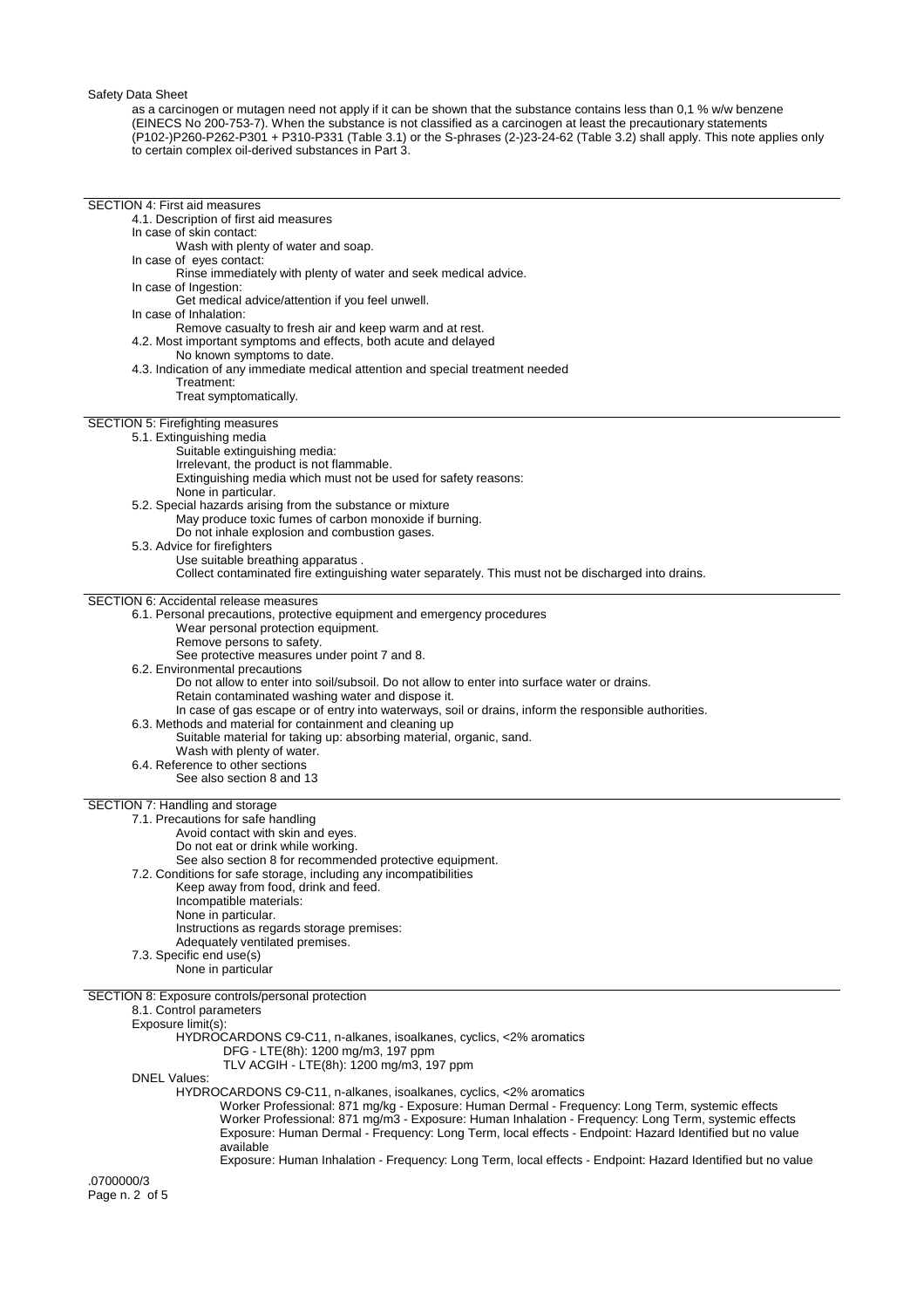## Safety Data Sheet

| Safety Data Sheet                                                            |                                                                                                                           |
|------------------------------------------------------------------------------|---------------------------------------------------------------------------------------------------------------------------|
| available                                                                    |                                                                                                                           |
| <b>PNEC Values:</b>                                                          |                                                                                                                           |
| HYDROCARDONS C9-C11, n-alkanes, isoalkanes, cyclics, <2% aromatics           |                                                                                                                           |
|                                                                              | Target: Marine water - Type of hazard: Hazard Identified but no value available                                           |
|                                                                              | Target: Fresh Water - Type of hazard: Hazard Identified but no value available                                            |
|                                                                              | Target: Food chain - Type of hazard: Hazard Identified but no value available                                             |
| 8.2. Exposure controls                                                       |                                                                                                                           |
| Eye/ face protection:                                                        |                                                                                                                           |
| Not needed for normal use. Anyway, operate according good working practices. |                                                                                                                           |
| Skin protection                                                              |                                                                                                                           |
| a) protection for hands:                                                     |                                                                                                                           |
| One-time gloves.                                                             |                                                                                                                           |
| b) other:                                                                    |                                                                                                                           |
| No special precaution must be adopted for normal use.                        |                                                                                                                           |
| Respiratory protection:                                                      |                                                                                                                           |
| Not needed for normal use.                                                   |                                                                                                                           |
| Thermal Hazards:                                                             |                                                                                                                           |
| None                                                                         |                                                                                                                           |
| Environmental exposure controls:                                             |                                                                                                                           |
| None                                                                         |                                                                                                                           |
|                                                                              |                                                                                                                           |
| SECTION 9: Physical and chemical properties                                  |                                                                                                                           |
|                                                                              |                                                                                                                           |
| 9.1. Information on basic physical and chemical properties                   |                                                                                                                           |
| Appearance and colour:                                                       | White fluid dispersion                                                                                                    |
| Odour:                                                                       | Characteristic: slightly acrid                                                                                            |
| Odour threshold:                                                             | Data not available                                                                                                        |
| pH:                                                                          | 9,0                                                                                                                       |
| Melting point / freezing point:                                              | Data not available                                                                                                        |
| Initial boiling point and boiling range:                                     | Data not available                                                                                                        |
| Solid/gas flammability:                                                      | Data not available                                                                                                        |
| Upper/lower flammability or explosive limits:                                | Data not available                                                                                                        |
| Vapour density:                                                              | Data not available                                                                                                        |
| Flash point:                                                                 | Not flammable                                                                                                             |
| Evaporation rate:                                                            | Data not available                                                                                                        |
| Vapour pressure:                                                             | Data not available                                                                                                        |
| Relative density:                                                            | 1000 - 1025 g/l a 20°C                                                                                                    |
| Solubility in water:                                                         | Miscible                                                                                                                  |
| Solubility in oil:                                                           | Insoluble                                                                                                                 |
| Partition coefficient (n-octanol/water):                                     | Data not available                                                                                                        |
| Auto-ignition temperature:                                                   | Data not available                                                                                                        |
| Decomposition temperature:                                                   | Data not available                                                                                                        |
| Viscosity:                                                                   | 1000 - 3000 cP 20°C                                                                                                       |
| Explosive properties:                                                        | Data not available                                                                                                        |
| Oxidizing properties:                                                        | Data not available                                                                                                        |
| 9.2. Other information                                                       |                                                                                                                           |
| Miscibility:                                                                 | Data not available                                                                                                        |
|                                                                              |                                                                                                                           |
| Fat Solubility:                                                              | Data not available                                                                                                        |
| Conductivity:                                                                | Data not available                                                                                                        |
| Substance Groups relevant properties: Data not available                     |                                                                                                                           |
| Note: The data herein refer to QC when the product was put on the market.    |                                                                                                                           |
|                                                                              |                                                                                                                           |
| SECTION 10: Stability and reactivity                                         |                                                                                                                           |
| 10.1. Reactivity                                                             |                                                                                                                           |
| Stable under normal conditions                                               |                                                                                                                           |
| 10.2. Chemical stability                                                     |                                                                                                                           |
| Stable under normal conditions                                               |                                                                                                                           |
| 10.3. Possibility of hazardous reactions                                     |                                                                                                                           |
| None                                                                         |                                                                                                                           |
| 10.4. Conditions to avoid                                                    |                                                                                                                           |
| Stable under normal conditions.                                              |                                                                                                                           |
| 10.5. Incompatible materials                                                 |                                                                                                                           |
| None in particular.                                                          |                                                                                                                           |
| 10.6. Hazardous decomposition products                                       |                                                                                                                           |
| None.                                                                        |                                                                                                                           |
|                                                                              |                                                                                                                           |
| SECTION 11: Toxicological information                                        |                                                                                                                           |
| 11.1. Information on toxicological effects                                   |                                                                                                                           |
| Toxicological information of the mixture:                                    |                                                                                                                           |
| Data not available                                                           |                                                                                                                           |
| Toxicological information of the main substances found in the mixture:       |                                                                                                                           |
| HYDROCARDONS C9-C11, n-alkanes, isoalkanes, cyclics, <2% aromatics           |                                                                                                                           |
| a) acute toxicity:                                                           |                                                                                                                           |
| Test: LD50 - Route: Oral - Species: Rat > 5000 mg/kg                         |                                                                                                                           |
| Test: LD50 - Route: Skin - Species: Rabbit > 5000 mg/kg                      |                                                                                                                           |
| Test: LC50 - Route: Inhalation - Species: Rat > 4951 mg/m3                   |                                                                                                                           |
|                                                                              |                                                                                                                           |
|                                                                              | If not differently specified, the information required in Regulation 453/2010/EC listed below must be considered as N.A.: |

a) acute toxicity;

.0700000/3 Page n. 3 of 5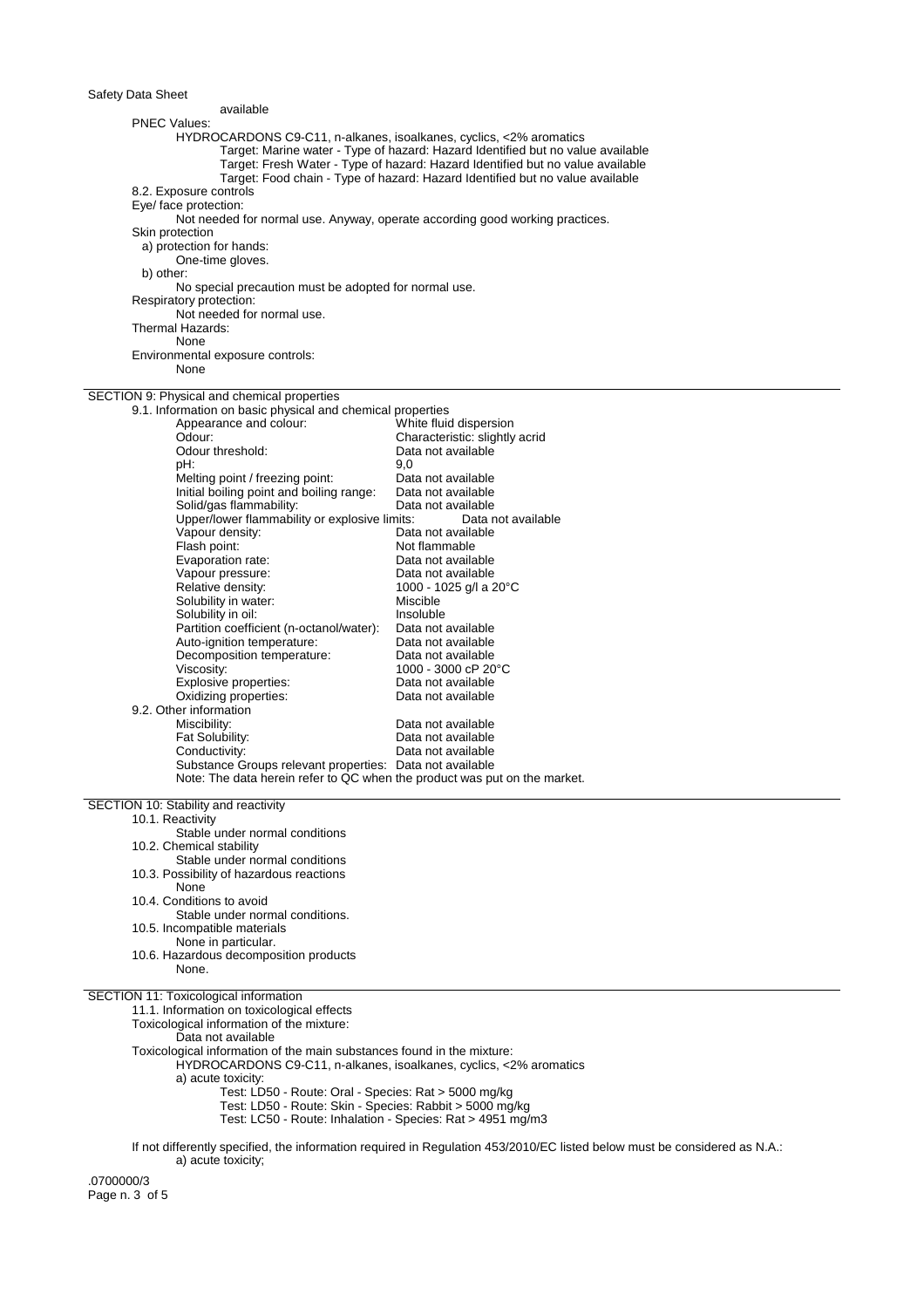Safety Data Sheet b) skin corrosion/irritation; c) serious eye damage/irritation; d) respiratory or skin sensitisation; e) germ cell mutagenicity; f) carcinogenicity; g) reproductive toxicity; h) STOT-single exposure; i) STOT-repeated exposure; j) aspiration hazard. SECTION 12: Ecological information 12.1. Toxicity Adopt good working practices, so that the product is not released into the environment. HYDROCARDONS C9-C11, n-alkanes, isoalkanes, cyclics, <2% aromatics a) Aquatic acute toxicity: Endpoint: EC50 - Species: Daphnia = 1000 mg/L - Duration h: 48 - Notes: EL0 - Daphnia magna Endpoint: IC50 - Species: Algae > 1000 mg/L - Duration h: 72 - Notes: EL50 - Pseudokrchneriella subcapitata Endpoint: LC50 - Species: Fish > 1000 mg/L - Duration h: 96 - Notes: LL50 - Oncorhynchus mykiss 12.2. Persistence and degradability Data not available 12.3. Bioaccumulative potential Data not available 12.4. Mobility in soil Data not available 12.5. Results of PBT and vPvB assessment vPvB Substances: None - PBT Substances: None 12.6. Other adverse effects None SECTION 13: Disposal considerations 13.1. Waste treatment methods Recover if possible. In so doing, comply with the local and national regulations currently in force. Waste should not be disposed of by release to sewers. Contaminated packaging thinners and cleaning diluents must be landfilled. SECTION 14: Transport information 14.1. UN number Not classified as dangerous in the meaning of transport regulations. 14.2. UN proper shipping name Data not available 14.3. Transport hazard class(es) Data not available 14.4. Packing group Data not available 14.5. Environmental hazards ADR-Enviromental Pollutant: No Data not available 14.6. Special precautions for user Data not available 14.7. Transport in bulk according to Annex II of MARPOL73/78 and the IBC Code Data not available SECTION 15: Regulatory information 15.1. Safety, health and environmental regulations/legislation specific for the substance or mixture Dir. 67/548/EEC (Classification, packaging and labelling of dangerous substances). Dir. 99/45/EEC (Classification, packaging and labelling of dangerous preparations). DIR.2004/42/CE. Subcategory h Type BA limit COV 30 g/l. Contained in product < 30 g/l. Regulation (EU) No 528/2012 and subsequent amendments. Dir. 98/24/EC (Risks related to chemical agents at work). Directive 2000/39/CE (Occupational exposure limit values) and subsequent modifications: 2004/37/CE, 2006/15/CE and 2009/161/UE. Dir. 2006/8/EC Regulation (EC) n. 1907/2006 (REACH) Regulation (EC) n. 1272/2008 (CLP) Regulation (EC) n. 790/2009 (ATP 1 CLP) and (EU) n. 758/2013 Regulation (EU) n. 453/2010 (Annex I) Regulation (EU) n. 286/2011 (ATP 2 CLP) Regulation (EU) n. 618/2012 (ATP 3 CLP) Regulation (EU) n. 487/2013 (ATP 4 CLP) Regulation (EU) n. 944/2013 (ATP 5 CLP) Regulation (EU) n. 605/2014 (ATP 6 CLP) Restrictions related to the product or the substances contained according to Annex XVII Regulation (EC) 1907/2006 (REACH) and subsequent modifications: None Where applicable, refer to the following regulatory provisions : Directive 2003/105/CE ('Activities linked to risks of serious accidents') and subsequent amendments. Regulation (EC) nr 648/2004 (detergents). 1999/13/EC (VOC directive)

.0700000/3 Page n. 4 of 5